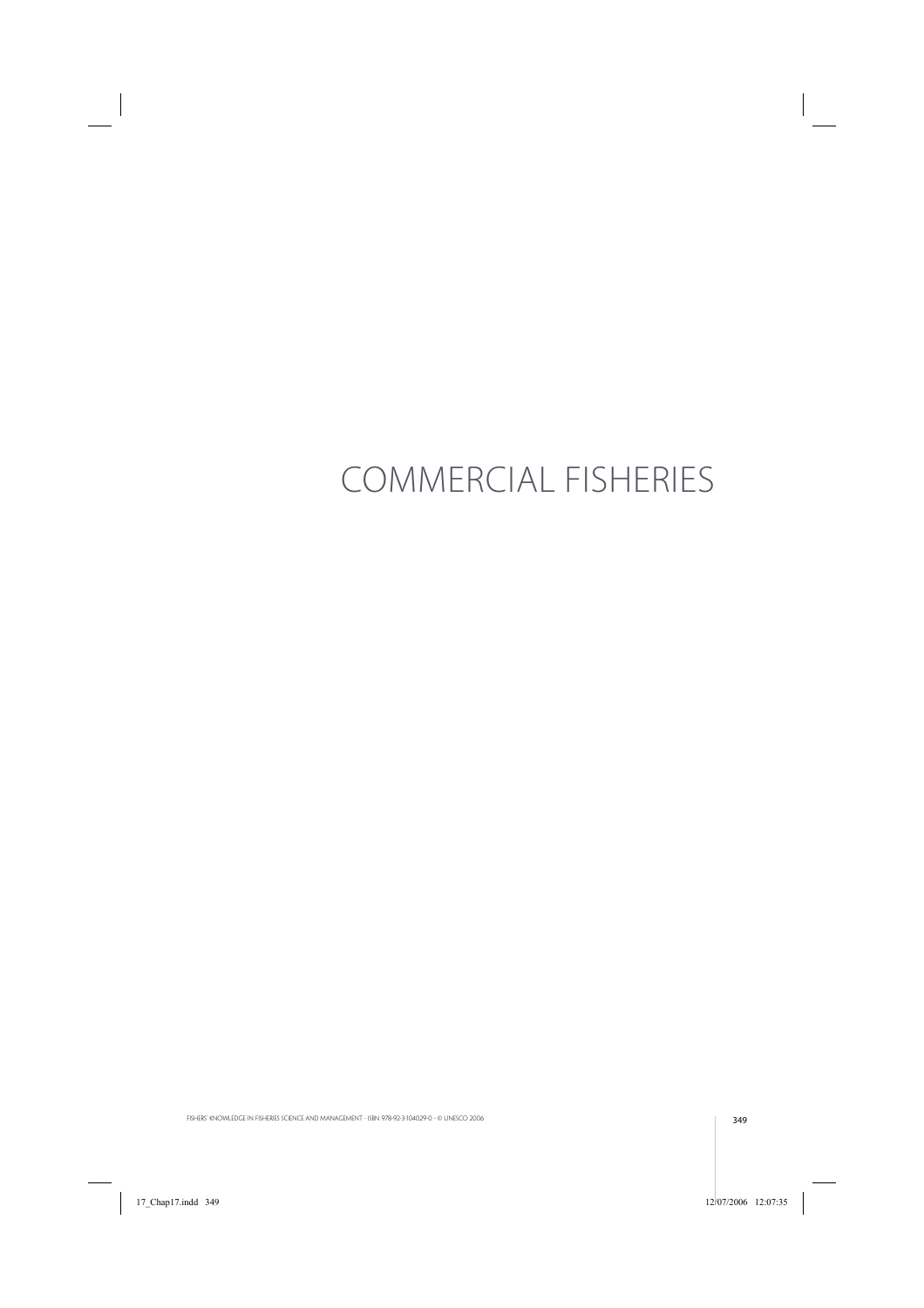$\overline{\phantom{a}}$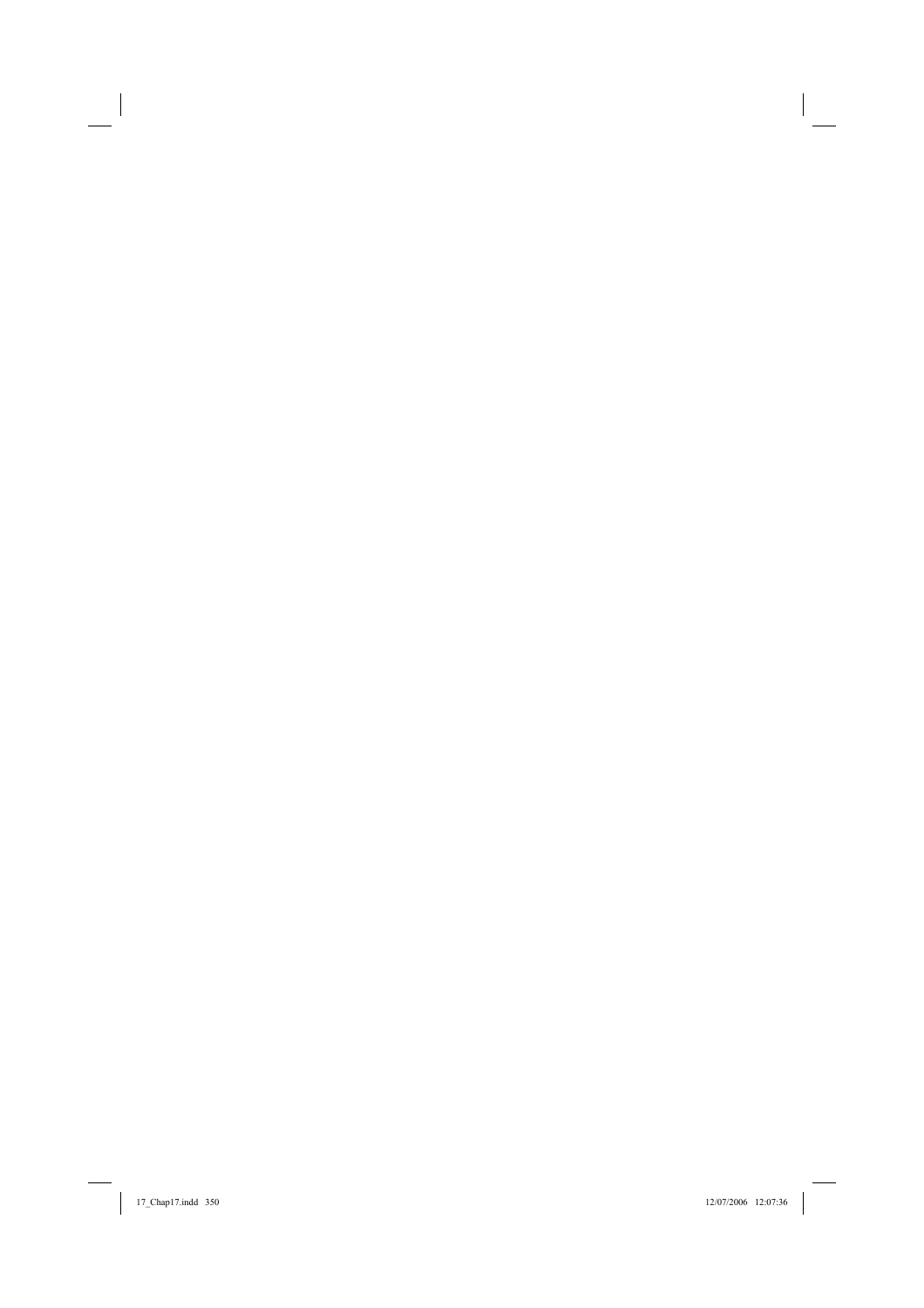## **CHAPTER 17** Putting fishers' knowledge to work Reconstructing the Gulf of Maine cod spawning grounds on the basis of local ecological knowledge

*Ted Ames*

## **ABSTRACT**

In today's fisheries and centralized management strategies, fishers' knowledge often gets dismissed as subjective, anecdotal and of little value. Yet, fishers have spent gets dismissed as subjective, anecdotal and of little value. Yet, fishers have spent much of their lives accumulating intimate, fine-scale ecological information that is not otherwise available to the scientific community. Accessing this wealth of fisherbased knowledge, however, is not without its pitfalls. This chapter reviews problems encountered while accessing information during the mapping of historical cod and haddock spawning grounds in the Gulf of Maine, and discusses the strategies developed to overcome them. Current and future roles for fishers' knowledge in managing coastal fisheries are examined. Various ways to integrate the local placebased information of fishers into current management strategies and the potential for introducing a new local management paradigm are explored.

## **INTRODUCTION**

IN New England, fishers' local ecological knowledge (LEK) has often been dismissed as subjective, anecdotal, and dealing only with local situations. In addition, it often **N** New England, fishers' local ecological knowledge (LEK) has often been dismissed relates to stocks that were fished out decades ago, leading some to suggest that since these fish no longer exist, the fishers' accounts should only be used as historical footnotes.

I tend to disagree. I have used LEK often in my life, not only in order to catch fish, but also as an important source of ecological information about a fishery. From this perspective, the accuracy and breadth of knowledge shared by fishers is very impressive. Fishers and their descriptions have a pivotal role to play in the development and functioning of sustainable fisheries.

Whether LEK gets integrated into mainstream science so that it can influence management will ultimately depend on the ways it is used. Fishers and their vessels are currently being used to develop 'real time' catch data for faster, ongoing stock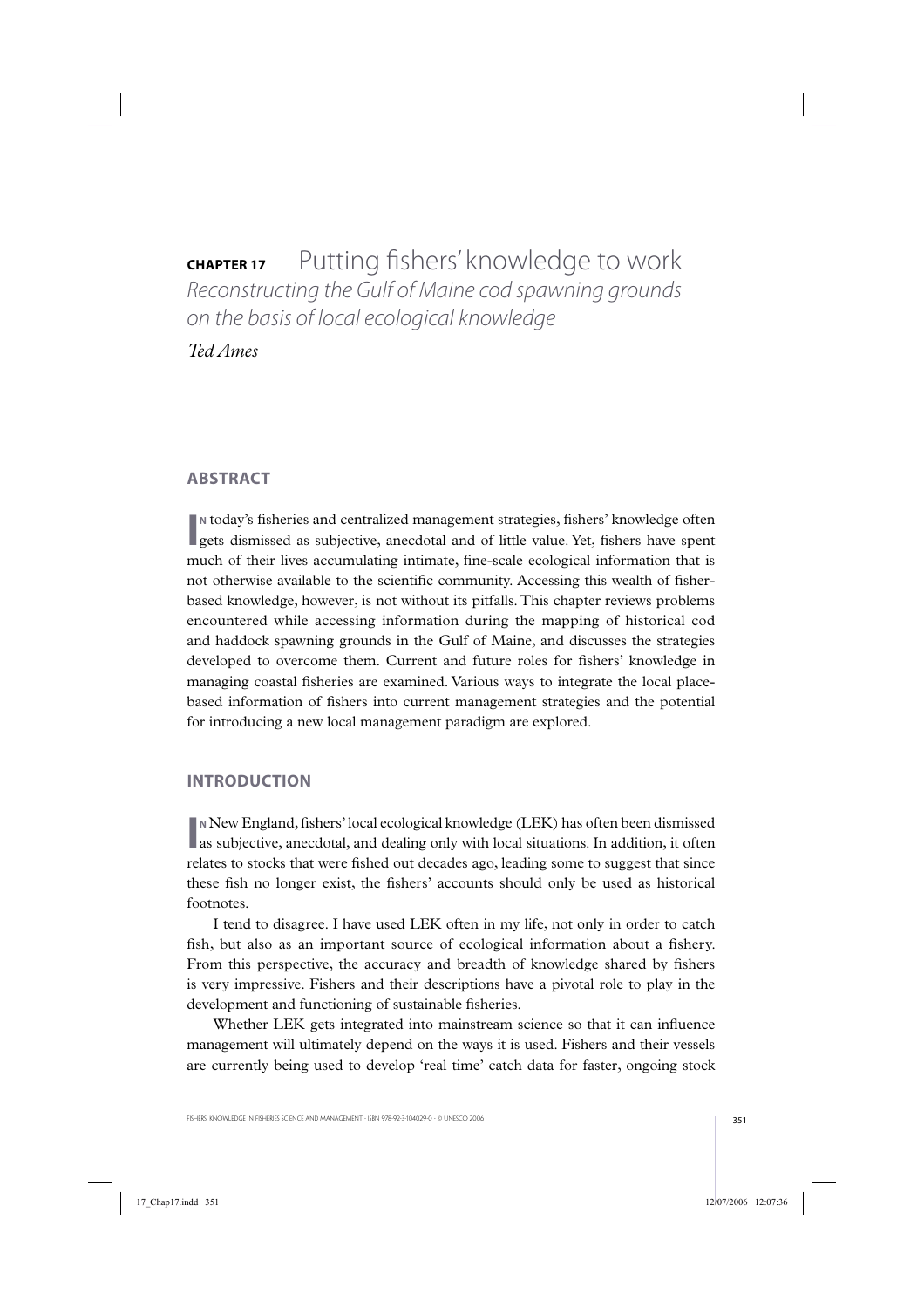assessments. Though useful in bolstering the status quo, this approach tends to employ fishing vessels rather than fishers' knowledge, which deals with local populations and their seasonal habitats.

Fisheries science, involved as it is with the study of large population units, has not focused on local-level phenomena such as the changes in behaviour and distribution of local populations associated with the collapse of a stock that are so often described by fishers. The preoccupation of fisheries science with system-wide characteristics has left it without the historical parameters needed to interpret fine-scale changes in stock distribution, behaviour, or migration patterns over time. Consequently, management has lacked the ability to detect or interpret these changes in abundance.

## **A NEW ROLE FOR FISHERS' ECOLOGICAL KNOWLEDGE**

THIS lack of historical perspective may have aggravated attempts to manage New England's commercial fisheries. We have all been so preoccupied by the depressed state of our fisheries that we may have missed some of the root causes of their depletion. If we are to develop sustainable fisheries, we must at the very least understand how and why the stocks collapsed in the first place. While fishers and scientists acknowledge that many stocks have declined because of high catch rates, the problem is far more complex than the simplistic rationale of 'too many fishers' chasing too few fish' (National Research Council, 1999). Declines in abundance have consistently been accompanied by local changes in distribution, migration patterns and species assemblages. Clues abound about the disruption of local interrelationships and changes associated with this. But fine-scale changes cannot be detected by today's system-wide fisheries assessments.

It is here that fishers' knowledge can play an important and perhaps critical role. Fishers are, in fact, the only available source of local, historical, place-based fisheries information. Just to survive, let alone succeed, each fisher has to become proficient at figuring out how local changes in a fish stock affect distribution and abundance. This creates a pool of people who have unique experiences of local marine ecology.

Not only do fishers have special knowledge about what is presently there, but each generation has developed its own particular fishing patterns that are attuned to the stock migrations and behaviour present during that period. With a little effort, information can be retrieved about such factors as distribution, behaviour and species assemblages that are unique to those periods.

Information collected from different generations of fishers can be used to create a series of historical windows into a fishery's local ecology that can be used to identify long-term processes in the fishery. Compiling a historical database forms a timeline that allows those processes to be studied. If a relatively short time-span is used to capture changes occurring before, during and after the depletion of a fishery, the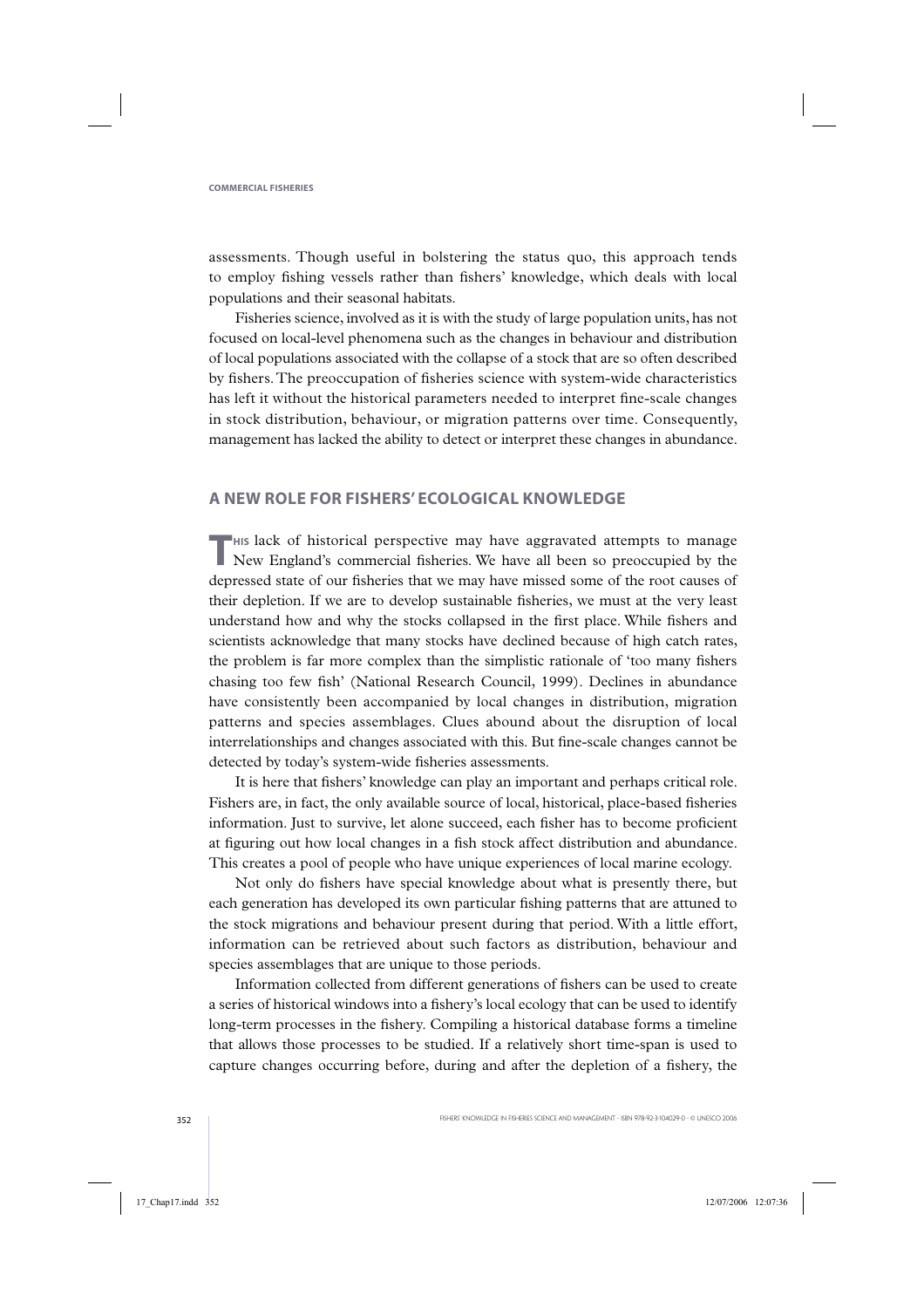**PUTTING FISHERS' KNOWLEDGE TO WORK**

sequential effects of its depletion on the marine ecosystem can be analysed. Linking the intimate, place-based knowledge of fishers with that of scientists would help in understanding how highly productive coastal ecosystems functioned when they were more robust. This would also provide historical perspective into the fine-scale details so lacking in the analysis of commercial stocks.

The value of fishers' historical insights into fisheries ecology goes beyond its benefit to research. Fishers' knowledge may be most effective when applied to fisheries management because it offers management a new paradigm. For the first time, long-term trends, seasonal, site-specific habitats, and species interactions will be available to management. With this knowledge, alternative approaches such as area-based management using local knowledge and local participation could be used to protect reproduction and juveniles as part of the local fishery. This would enhance the possibility of consistent local reproduction while, at the same time, surveys and assessments of larger population units would be continued.

## **THE GULF OF MAINE COD SPAWNING GROUNDS PROJECT**

good example of the use of traditional fishers' information surfaced during efforts in New England to revitalize the collapsed inshore cod (*Gadus morhua*) fishery. Two fishing associations, the Maine Gillnetters Association and Maine Fisherman's Co-op, successfully petitioned the Maine State Legislature to form a groundfish hatchery commission to study the feasibility of establishing one or more groundfish hatcheries. The hatcheries were funded by raising the groundfish licence fee for commercial fishers. The commission found large areas of groundfish habitat along the coast that used to be highly productive, but were now abandoned. They concluded that, if hatchery production could be used to increase the number of active spawning sites along the coast by reintroducing groundfish into these areas, the resulting spawning success would drastically reduce the time depleted stocks would need to recover. The commission recommended that young cod and haddock (*Melanogrammus aeglefinus*) be released near once-productive spawning grounds and nursery areas in an attempt to jump-start the process. Releasing juveniles in the right habitats would be a critical step.

Unfortunately, most of the inshore grounds that were suitable for such a project had been fished out decades before and had long been abandoned and forgotten by today's fishers. With cod and haddock stocks collapsed, scientists were unable to locate spawning areas by conventional methods. Despite the fact that the Gulf of Maine had maintained a directed cod fishery for more than three centuries, few spawning grounds were known to science. Most of the spawning areas suitable for such a project were abandoned and forgotten, having been 'fished out' decades earlier. Few current fishers were even aware of their existence.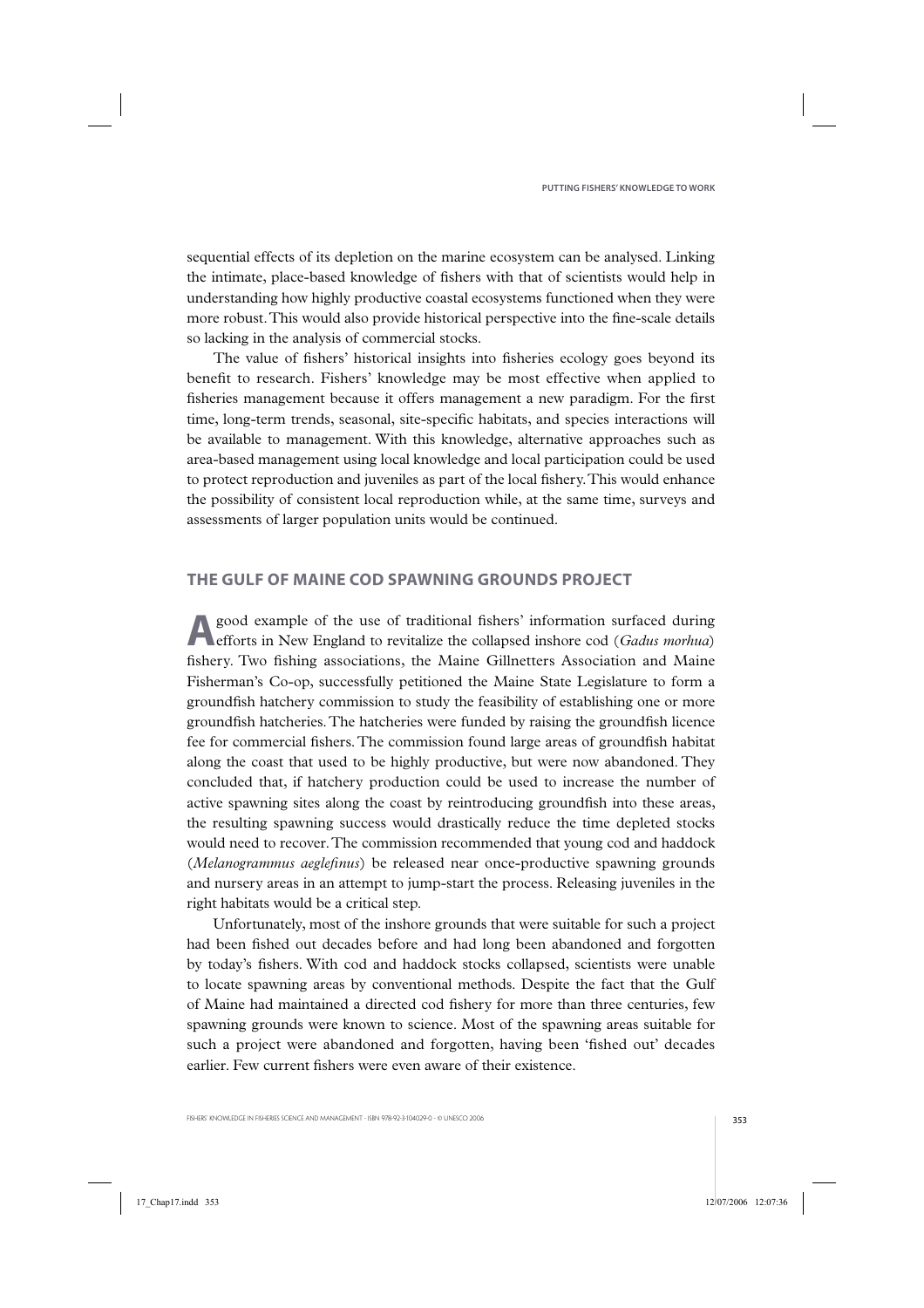A study was funded to locate and interview the few remaining fishers who had fished those areas and could identify coastal spawning and nursery areas of cod and haddock. It became my privilege and great pleasure to interview these older fishers and to draw the spawning ground maps on the basis of their knowledge.

Prior to the fisher-based spawning ground study, very few coastal spawning locations for cod and haddock were known, causing researchers to raise important questions about whether either species had actually been year-round coastal residents. As the interviews proceeded, the number of confirmed spawning sites mounted. It soon became clear that both cod and haddock once had spawning areas along the entire length of the Gulf of Maine's coast. By the time the study was over, more than 2,800 km<sup>2</sup> of spawning grounds for cod and haddock had been identified, and numerous questions had been raised about what actually precipitated the collapse of those coastal fisheries. The contributions of these fishers have provided new insights into the causes of the collapse of Atlantic cod in the study area. (Ames *et al*., 2000)

An accompanying study using side-scan sonar confirmed the substrates and depths of the spawning locations given by fishers, indicating that their descriptions were exceptionally accurate (Barnhardt *et al*., 1996). This reinforced general acceptance of the locations identified by fishers as coastal New England's historical spawning grounds for Atlantic cod.

## **PITFALLS TO AVOID WHEN INTERVIEWING FISHERS**

**COLLECTING** fisheries information about commercial stocks does not come without its own set of hurdles. Simply interviewing some fishers and then cleaning up the data to make it presentable to the scientific community is only a small part of what has to be done to interview fishers effectively. The process of figuring out who can best provide the information you seek can be formidable. Just any old fishers will not do.

In addition, the majority of interviewers confirm that fishers can be difficult to interview, their information is difficult to verify and, once verified, is very difficult to integrate into conventional fisheries information. A well-defined strategy for surmounting these hurdles is essential for good results. It is especially important to obtain ethical clearance for LEK interviews, for it may involve proprietary information and cultural issues. A brief, concise form disclosing who will have access to their information and how it will be used can dispel the concerns of many fishers, while simultaneously avoiding any misunderstanding.

Also be aware that different gear types may give quite different types of information. What is observed by one fishing technique alone can be very misleading. For example, an overview of coastal New England shows that hook fishers caught cod in their feeding areas. Since fish feed less when they are spawning, hook fishing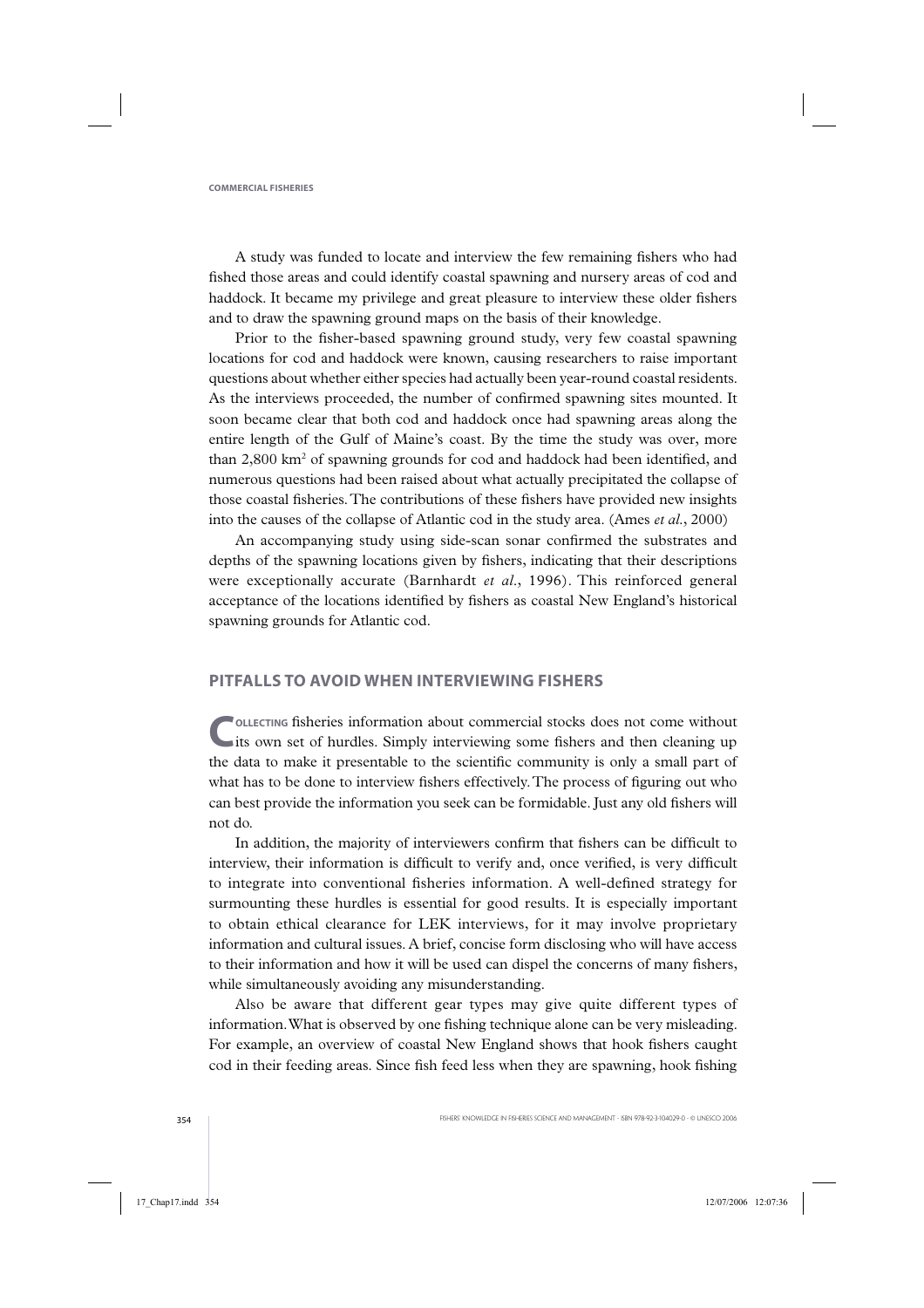may not provide good information about spawning locations. Otter trawlers and gillnetters caught fish whether or not they were feeding and so became a prime source for spawning ground information.

A brief description of problems that emerged during the spawning ground project and the strategies used to resolve them is provided below. It is hoped that this summary will be of use to others.

1. When we started, we did not know the names or addresses of the fishers who were part of the collapsed coastal fishery for cod and haddock. Most of them were retired and had not fished for decades. We asked Maine's two coastal groundfish organizations to help us identify older fishers to interview. Their members prepared a list of older fishers for us who were well known locally and respected for their skill at catching cod and haddock in coastal waters.

The fishers interviewed during the project were selected from a potential list of several hundred groundfishers. They were retired captains who averaged about 65 years of age and had been very effective in Maine's inshore cod and haddock fisheries. All had been lifelong fishers with at least thirty years experience on small and medium-sized boats engaged in otter trawling or tub trawling/longlining. Many had started out as handliners or lobster (*Homarus gammarus*) fishers and shifted to various technologies as opportunities appeared.

- 2. Fishers generally mistrusted fisheries researchers and managers. Countering this was the credible fishing history of my family and myself. In addition, a local fisher accompanied me, introduced me, and participated in most sessions. This effectively put everyone at ease. The fishers who accompanied us during the interviews were younger, active fishers whom I knew personally or by their reputation and who were members of the two fishing associations supporting the project. They were unpaid, untrained, and became involved because of a collective desire to rebuild the fishery for their communities.
- 3. In general, fishers are not inclined to hand over hard-won knowledge that could threaten the livelihood of friends, family, and self by inviting competition or closures. However, this difficulty was not often encountered because the fishers being interviewed were older and had little motivation to safeguard or falsify information. In addition, the interviews focused on coastal spawning areas that had been fished out years ago, rendering their location relatively worthless. Notably, information about current fishing areas was not forthcoming.
- 4. Fishers are often reluctant to answer questions if they perceive the interviewer to be collecting information simply for the sake of collecting it, or worse yet, for management purposes they do not support. The survey addressed this concern by explaining that its purpose was to rebuild the fishery for the benefit of fishers. The few remaining fishers who had taken part in the fishery were the only ones left who knew where the spawning grounds were located.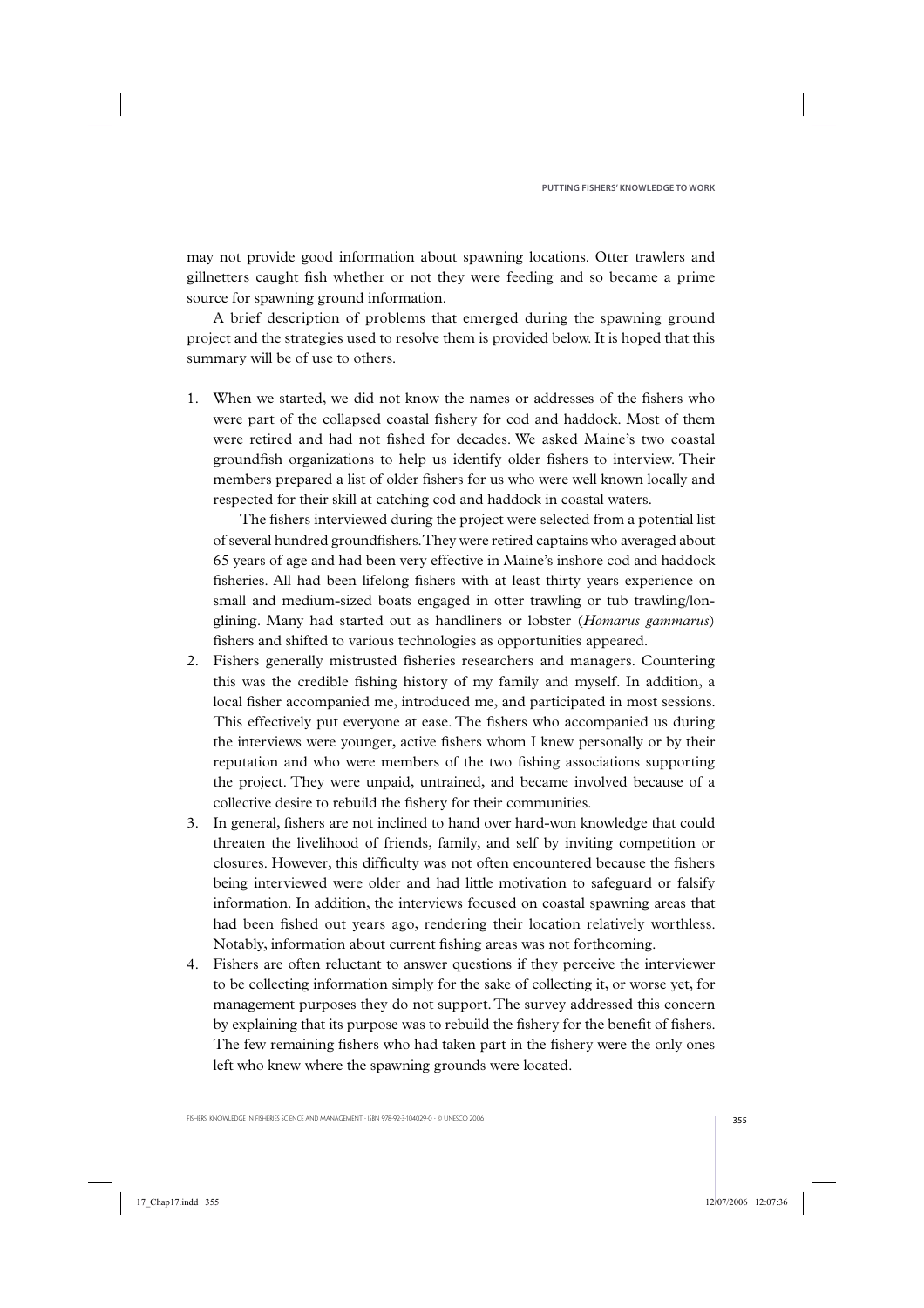I stated that if we could find where the grounds were, funding would be available to support an effort to rebuild the stocks. In the end, fishers themselves were to be the beneficiaries. All recognized that restoration efforts were a long shot at best, but felt that it was worth talking with us anyway. And, if all went well, fishers in their area would regain a fishery.

5. Fishers feel especially threatened when asked to share information that may become public, and often refuse to talk. Interviewers should recognize the economic consequences fishers may face when fishing secrets are revealed. These are not trivial issues. Once published, facts affecting the fishers' landings that were casually shared with the interviewer become available to competitors and anti-fishing interests. An important step includes thoughtful decisions about what to ask and how to handle such information. Only then does a strategy to persuade fishers to share their knowledge become realistic. In the spawning ground study, questions were deliberately limited to depleted coastal grounds no longer used by local fishers.

## **PITFALLS TO AVOID WHEN PROCESSING FISHERS' INFORMATION**

**RADITIONALLY, many fisheries scientists have brushed fishers' information aside** because it is so difficult to integrate into the world of high-tech, statistics-based research. Even when fishers' subjective observations can be confirmed, they lack the reproducibility and precision of carefully controlled experiments. Given these concerns, controlling data quality becomes critical. Researchers who find ways to accommodate these limitations by developing ways to validate fishers' knowledge, however, may find a great deal of site-specific information about fisheries ecology.

The strategies developed in the spawning ground study for validating data included requiring that each spawning ground and its location be independently verified by two or more fishers, and that the depth and substrate present at the site should agree with known spawning ground preferences. In addition, the exact location of the site described by fishers required validation. Two or more independent identifications by fishers were needed when spawning grounds were identified directly on nautical charts. Most, however, preferred to simply name a fishing ground in an area, or gave marks and bearings leading to the bottom they had once fished. The location of specific grounds had to be corroborated by interviews with additional fishers or historical references, while spawning areas identified by sets of landmarks had to be plotted and their location independently confirmed by other fishers. Once identified, the site then had to agree with the bottom types reported on nautical charts and, where possible, confirmed by side-scan sonar.

Of all parameters encountered in the study, timelines were perhaps the most difficult to establish and verify. Fishing information collected during the spawning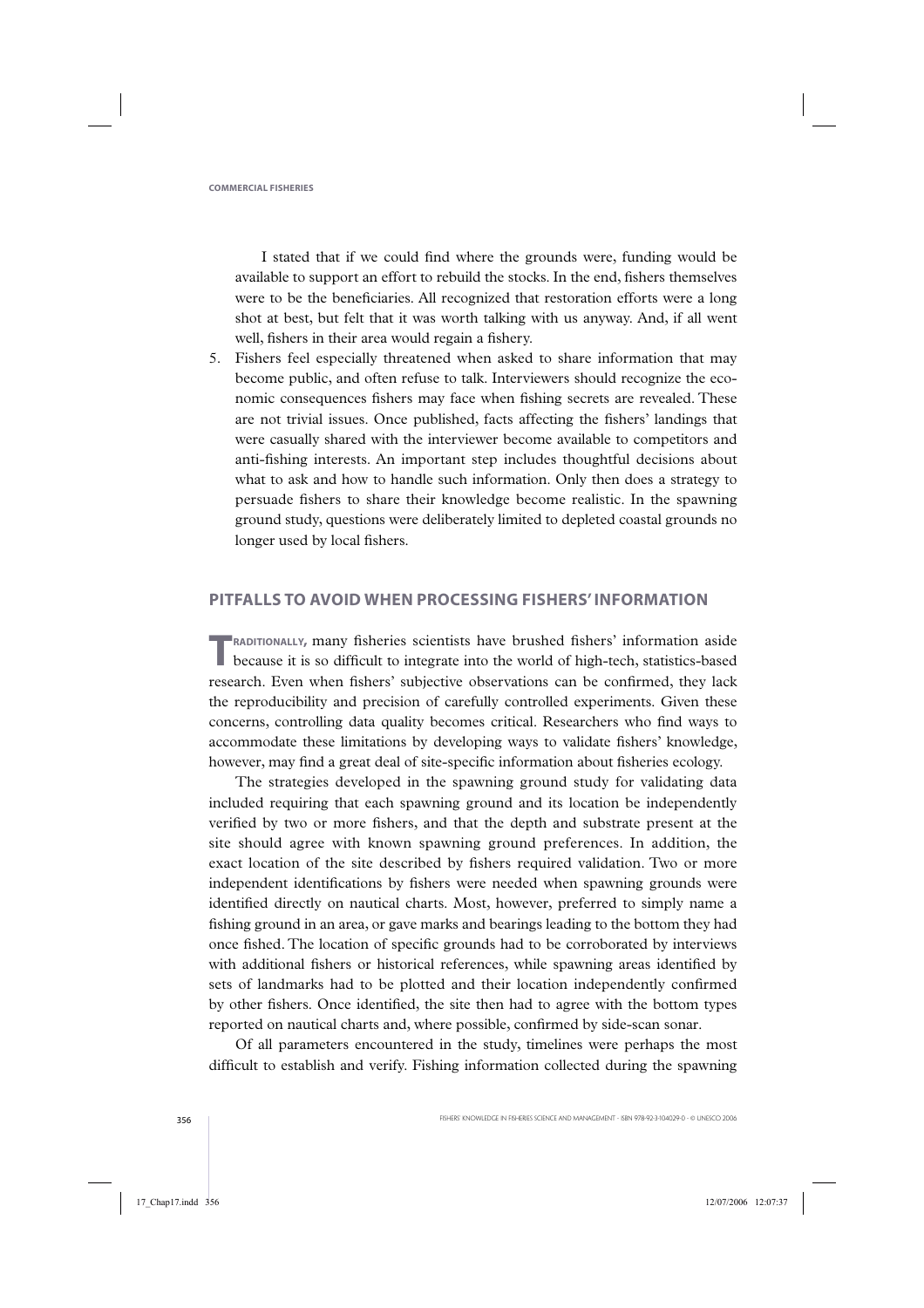ground study was, by necessity, decades old. Even though fishers were quite sure of the season or month they had caught ripe fish, they often could not recall the exact year when it happened. In such cases, supporting information occurring during the same period was used to identify and then determine the approximate year when the fish were caught.

For example, when a participant was unsure of when he had found ripe cod on a particular ground, questions such as 'Was it before or after the war?, Were you married then?', 'What grade in school was your oldest boy then?' were used to bracket the period and eventually allowed the date to be identified.

## **EPILOGUE TO THE SPAWNING GROUND PROJECT**

unique aspect of the spawning ground study was that all the participants involved were attempting to rebuild the fishery, even though retired fishers had no interest in returning to the sea and younger fishers knew their efforts might be for naught. This idealism was undoubtedly the key to the project's success. All wanted local fishers from coastal fishing communities to continue harvesting cod in a limited, hook fishery once the fishery recovered. As events unfolded, however, this was not to be. The depleted groundfish stocks precipitated management regulations that eliminated most of the active fishers involved in the study, even though they were instrumental in efforts to improve the fishery through spawning season closures.

It seems ironic that nearly all the fishers involved in the project have now lost access to the fishery, an outcome that was once inconceivable to Maine fishers. Six years after the study, the eastern two-thirds of Maine's long coastline has but three active groundfish permits left among the  $10,000$ -odd fishers who live there, and those three will disappear with Amendment 13, leaving many embittered and frustrated fishers with few business alternatives, and Maine's coastal fishing communities disenfranchised.

Perhaps the most grievous insult came as the aquaculture industry consumed \$2 million of Federal groundfish assistance in a three-year period to grow and release 450 fingerling cod. Much of the funding disappeared in their efforts to commercially grow pen-raised haddock, rather than cod.

### New applications for fishers' knowledge

The mapping project of cod and haddock spawning grounds displays only a fraction of the potential value found in fishers' knowledge. It has since been use to build a prototype LEK database for Atlantic cod to analyse stock structure in the Gulf of Maine during the 1920s, a period when the population was more robust (Ames, 2004). The historical spawning grounds were used as points of origin for tracking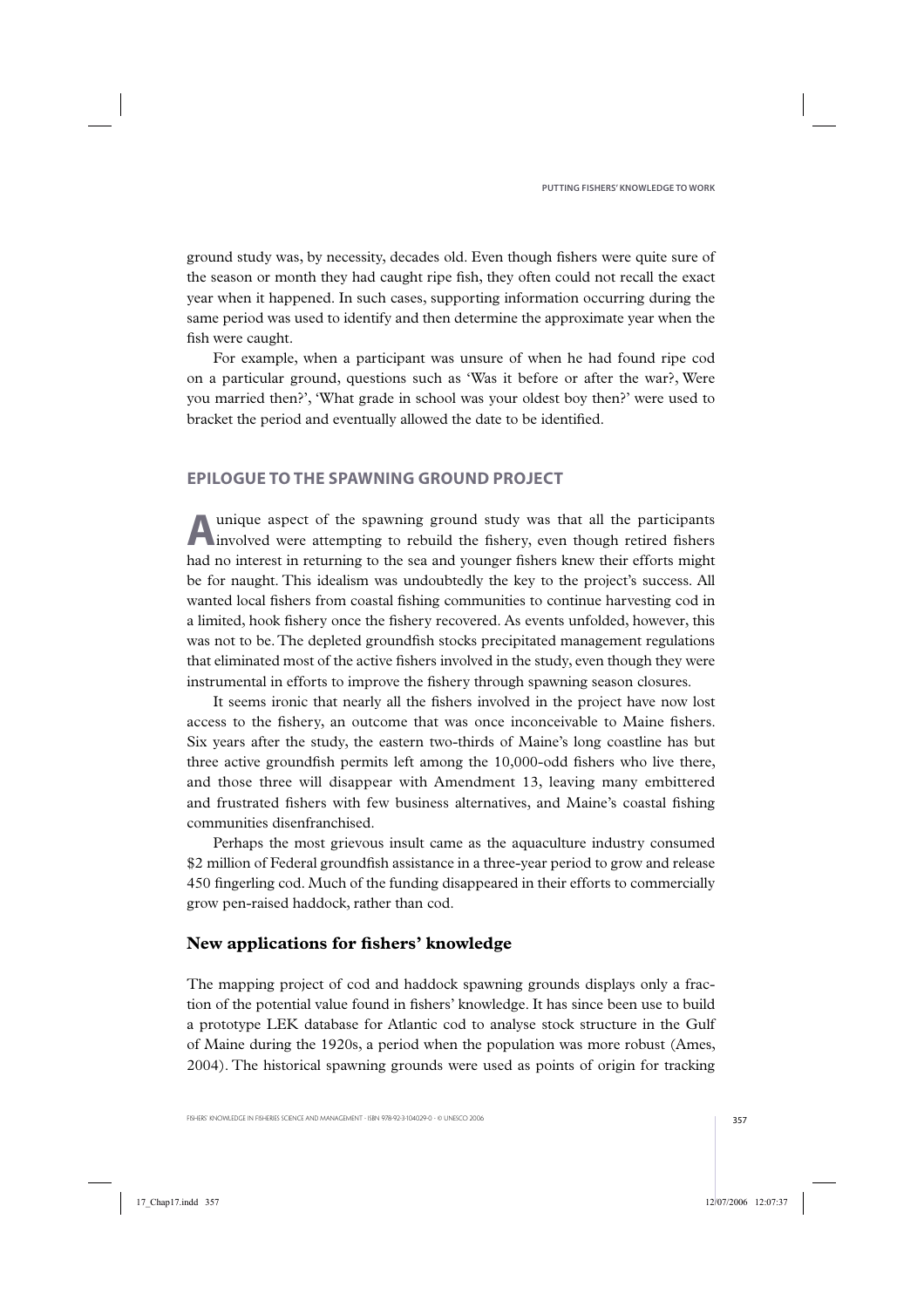the cod's seasonal movements within a spatial plot of fishing grounds and were instrumental in determining movement patterns.

By mapping the distribution of cod for each season of the year on a geographic information system  $(GIS)$ , and then displaying the seasons sequentially, fine-scale details of movements could be tracked. From this, the location of sub-populations and their spawning components and/or local populations were tentatively identified. Recent discoveries show cod returned to specific spawning grounds for reproduction (Wroblewski, 1998; Green and Wroblewski, 2000). Concentrations of cod were tracked from spawning areas to bordering fishing grounds and then back to the same spawning ground through each season of the year. When viewed in their entirety, the collective movements of Atlantic cod among fishing grounds in the Gulf of Maine followed seasonal migration corridors associated with three sub-populations, and local spawning components made local, circular movement patterns between feeding areas and their spawning ground.

Many of the historical cod spawning grounds could be verified by recent cod egg distribution surveys (Berrien and Sibunka, 1999), confirming that not only had fishers identified the right spawning areas, but that historical spawning components still used the same grounds (Figure 17.1). Many abandoned spawning areas were also found. The absence of recent spawning activity and cod landings near those sites identified them as spawning areas used by extinct spawning components or local stocks.

## **A new paradigm for management?**

Today's fisheries managers and fishers are trapped in a management system dependent on system-wide stock assessments that are not designed to detect local depletions (Frank *et al*., 1994; Sinclair *et al*., 1997; Smedbol and Stevenson, 2001). All have been helpless in avoiding the depletion of valuable fisheries that are now diminished to a fraction of their historical productivity.

The linking of fishers' ecological knowledge (LEK) with current fisheries reports, however, offers fishers, managers and environmentalists a new paradigm that can be used to identify and evaluate temporal changes in fine-scale population structure. Ames (2004) used LEK to create an overarching framework of historical stock structure and behaviour patterns as part of an analysis of Gulf of Maine Atlantic cod. The distribution of historical spawning components within the Gulf of Maine grouping was described and their interactions were summarized, on the basis of seasonal movements to and from specific spawning grounds. The results were then compared to recent fisheries surveys and studies, first to validate the methodology used, and then to evaluate changes that have occurred in the disposition of today's spawning components. Such insights are pivotal if the reproductive capacity of non-panmictic populations such as cod and herring are to be maintained and if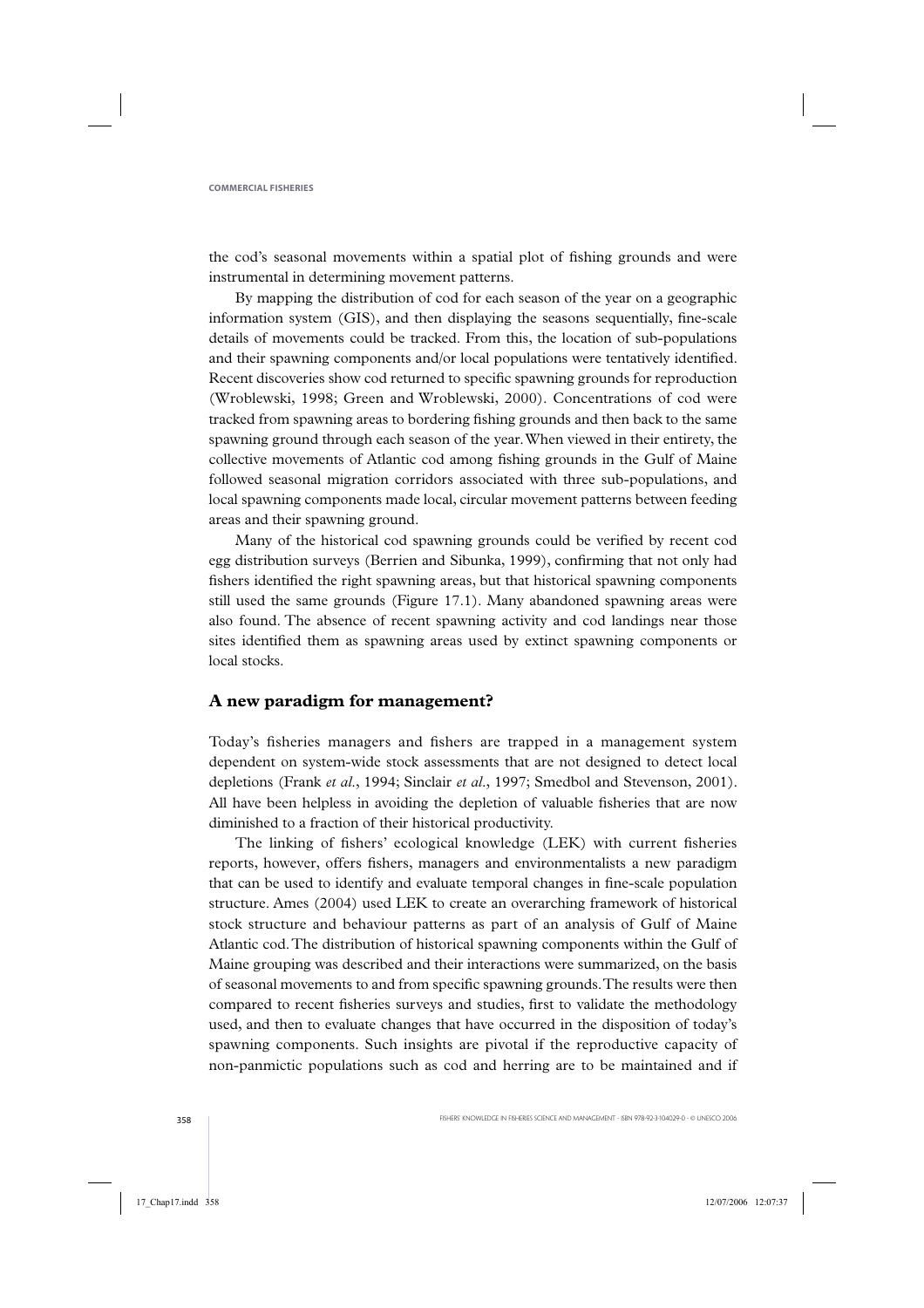FIGURE 17.1 Historical cod spawning grounds and recent distribution patterns of cod eggs in the northern Gulf of Maine.<br>Soute Ames, 1997. Km  $\overline{\mathbb{F}}$ Cod & Haddock 3 Mile Limit of<br>Maine Waters  $M_{i}$  $0$   $12.5$   $25$ Haddock  $\bigcirc$  Cod  $\sim$  $G U \uparrow G$ Historical Spawning Areas<br>in Relation to Maine Territorial Waters



Source: Ames, 1997.

**FIGURE 17.1** *Historical cod spawning grounds and recent distribution patterns of cod eggs in the northern Gulf of Maine.*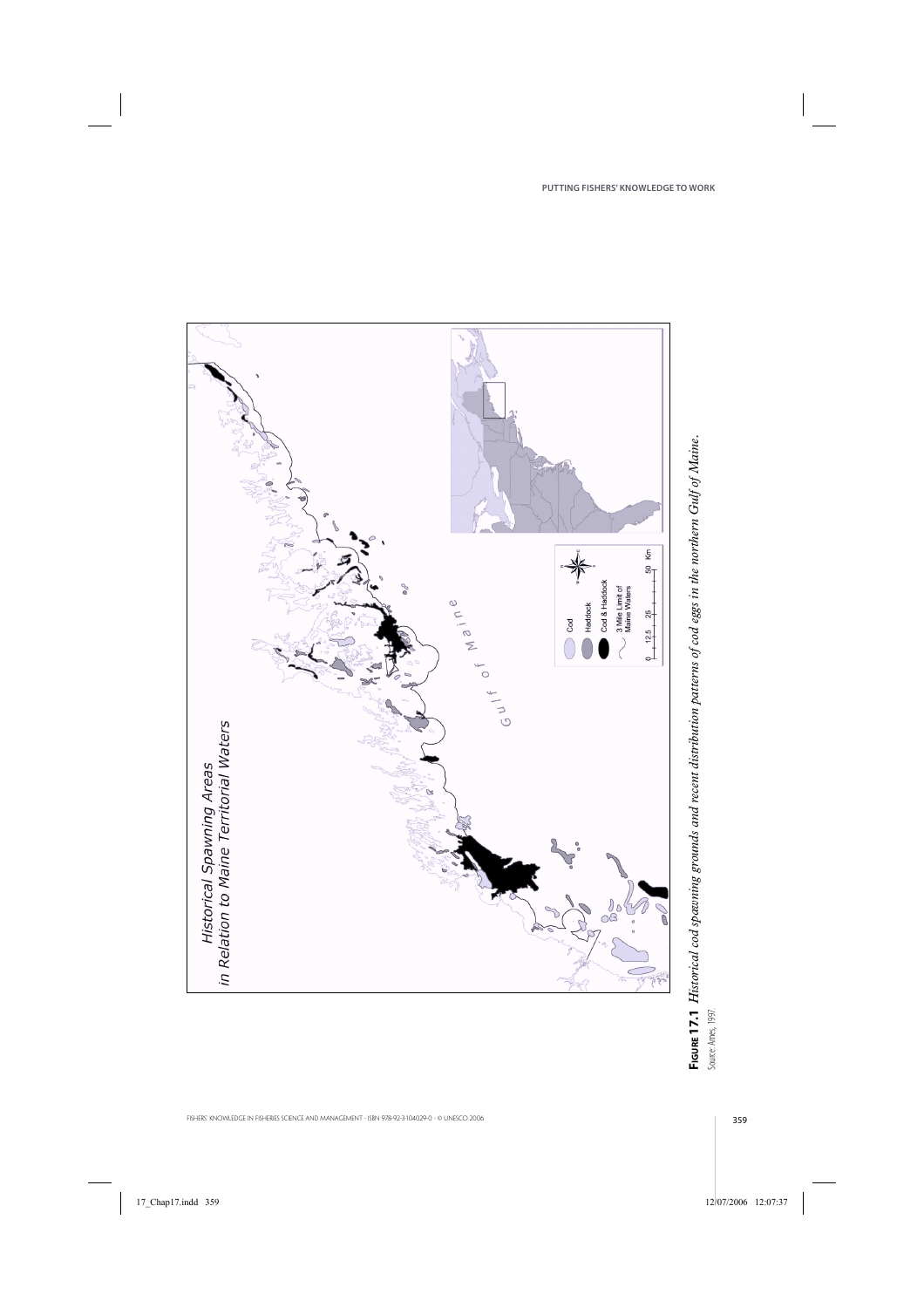functional ecological boundaries for fisheries management areas are to be defined. The information derived from fishers' local, fine-scale knowledge can facilitate strategies to improve reproduction and recruitment, and protect critical habitats.

The New England Fisheries Management Council (NEFMC) recently considered the Gulf of Maine Conservation and Stewardship Plan, which would have been used to manage three sub-populations of Atlantic cod spawning components along the US coastal shelf of the Gulf of Maine. The proposed plan would have created three ecologically-discrete subdivisions on the coastal shelf, accessible only to fishers who agreed to fish in one of the areas for five years, making it imperative that they develop a good rebuilding programme to protect spawning aggregations, juveniles, nursery habitats and forage stocks. Harvesting was to be restricted to modest levels that allow development of a sustainable fishery that provides longterm economic benefits to local economies in the area.

The NEFMC was to delegate local management plans for each area to a committee, pending the council's approval. The plan proposed a committee chaired by the NEFMC, with a scientist-advisor, area fisher delegates of each gear type, fishing community delegates and environmentalists. The committee was to be patterned after the State of Maine's Lobster Zone Councils where consensus building and peer-group pressure could be used to support an ecosystem-based recovery plan for area fishers, who would be the principal beneficiaries.

Several reports identify a need to manage cod stocks at finer scales (Frank and Brickman, 2001; Smedbol and Stevenson, 2001). One way to accomplish this would be by adding area management units for rebuilding sub-populations. The spawning ground project succeeded because inshore fishers chose to be stewards of their local fishery in an attempt to improve it. This exemplifies a practical form of stewardship shared by many coastal fishers who could be enlisted in innovative, area-based management plans to rebuild individual coastal spawning components in order to establish sustainable fisheries. Improvements in component abundance should be detected adequately by improvements in the current larger-scale assessment surveys.

The success of such an approach, of course, would depend on creating management units that were predisposed to support rebuilding programmes for depleted coastal stocks. The Gulf of Maine Conservation and Stewardship Plan's strategy proposed to do that by restricting access to fishers who were willing to be dependent on the area's local stocks and by focusing peer-group pressure to improve stewardship efforts through participation in the management process.

## **REFERENCES**

AMES, E.P. 1997. COD AND HADDOCK SPAWNING GROUNDS OF THE GULF OF MAINE FROM GRAND MANAN TO IPSWICH BAY. IN: I. HUNT VON HERBING, I. KORNFIELD,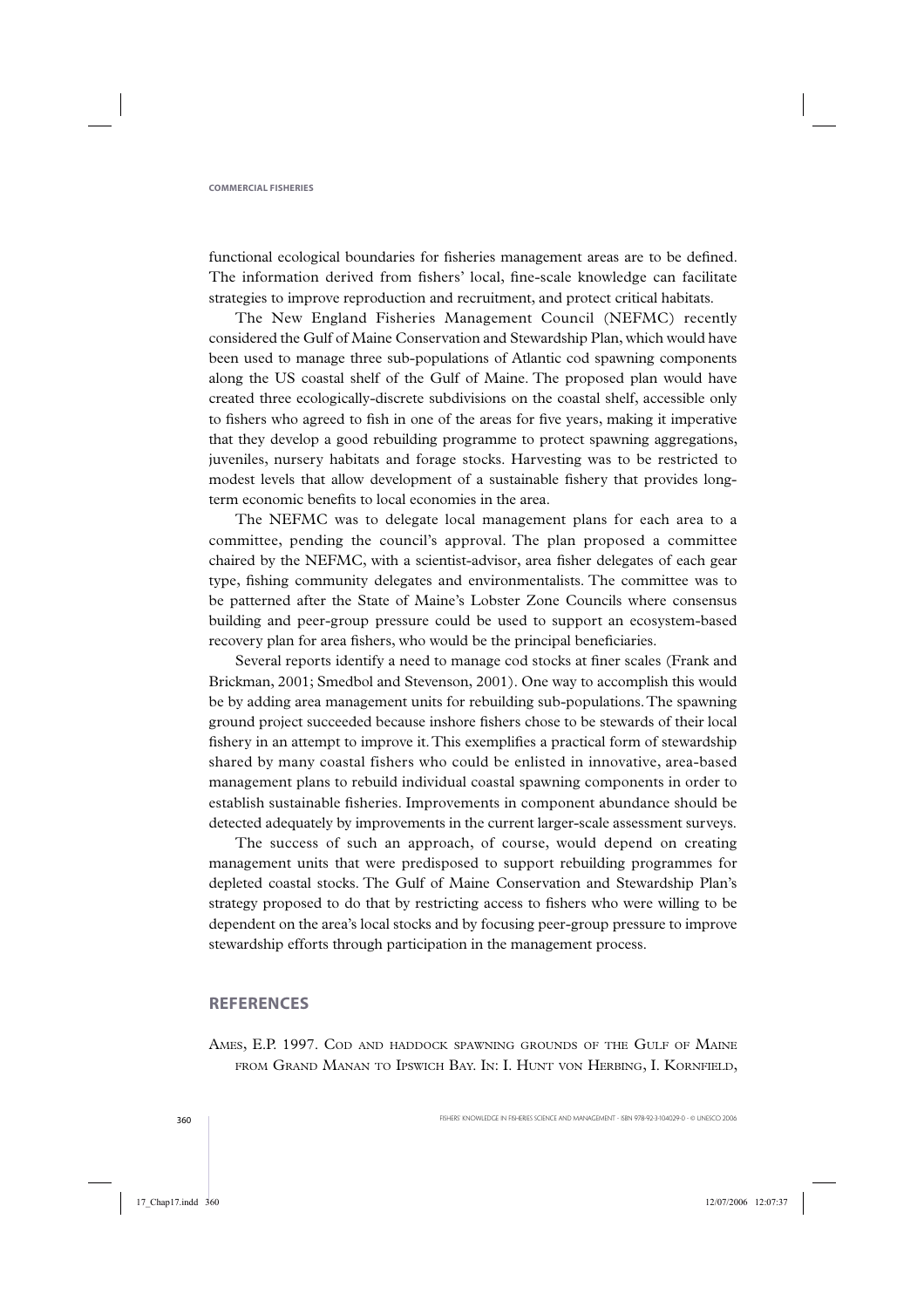M. TUPPER AND J. WILSON (EDS.), *THE IMPLICATIONS OF LOCALIZED FISH STOCKS*. ITHACA, NY, NRAES-118, PP. 55–64.

- ––––. 2004. ATLANTIC COD STRUCTURE IN THE GULF OF MAINE. *JOURNAL OF THE AMERICAN FISHERIES SOCIETY*, VOL. 29, NO. 1, P. 10–27.
- AMES, E.P.; WATSON, S.; WILSON, J. 2000. RETHINKING OVERFISHING: INSIGHTS FROM ORAL HISTORIES OF RETIRED GROUNDFISHERMEN. IN: B. NEIS AND L. FELT (EDS.), *FINDING OUR SEA LEGS*. ST. JOHNS, ISER PRESS, PP. 153–64.
- BERRIEN, P.; SIBUNKA, J. 1999. DISTRIBUTION PATTERNS OF FISH EGGS IN THE U.S. NE CONTINENTAL SHELF ECOSYSTEM 1977–1987, WOODS HOLE, MASSACHUSETTS, *NOAA TECHNICAL REPORT, NMFS*, VOL. 145.
- BARNHARDT, W.A.; BELKNAP, D.F.; KELLY, A.R.; KELLY, J.T.; DICKSON, S.M. 1996. SURFICIAL GEOLOGY OF THE INNER CONTINENTAL SHELF OF THE NORTHWESTERN GULF OF MAINE. *MAINE GEOLOGICAL SURVEY*, GEOLOGIC MAPS 96-6, 96-7, 96-8, 96-10, 96-11, AND 96-12.
- FRANK, K.T.; BRICKMAN, D. 2001. CONTEMPORARY MANAGEMENT ISSUES CONFRONTING FISHERIES SCIENCE. *JOURNAL OF SEA RESEARCH*, VOL. 45, PP. 173–87.
- FRANK, K.T.; DRINKWATER, K.F.; PAGE, F.H. 1994. POSSIBLE CAUSES OF RECENT TRENDS AND FLUCTUATIONS IN SCOTIAN SHELF/GULF OF MAINE COD STOCKS (ICES). *MARINE SYMPOSIA,* VOL. 198, PP. 110–20.
- GREEN, J.M.; WROBLEWSKI, J.S. 2000. MOVEMENT PATTERNS OF ATLANTIC COD IN GILBERT BAY, LABRADOR: EVIDENCE FOR BAY RESIDENCY AND SPAWNING SITE FIDELITY. *JOURNAL OF MARINE BIOLOGICAL ASSESSMENT*, UK, VOL. 80, NO. 3675, PP. 1-9.
- NATIONAL RESEARCH COUNCIL. 1999. *SHARING THE FISH: TOWARD <sup>A</sup> NATIONAL POLICY ON INDIVIDUAL FISHING QUOTAS*. WASHINGTON, DC, NATIONAL ACADEMY PRESS, 164 PP.
- SINCLAIR, M.; O'BOYLE, R. BURKE, D.L.; PEACOCK, G. 1997. WHY DO SOME FISHERIES SURVIVE AND OTHERS COLLAPSE? DEVELOPING AND SUSTAINING WORLD FISHERIES RESOURCES: THE STATE OF SCIENCE AND MANAGEMENT. *PROCEEDINGS OF THE SECOND WORLD FISHERIES CONGRESS*. MELBOURNE, CSIRO, PP. 23–35.
- SMEDBOL, R.K.; STEVENSON, R. 2001. THE IMPORTANCE OF MANAGING WITHIN-SPECIES DIVERSITY IN COD AND HERRING FISHERIES OF THE NORTHWESTERN ATLANTIC. *JOURNAL OF FISH BIOLOGY*, SUPPL. A, PP. 109–28.
- WROBLEWSKI, J.S. 1998. SUBSTOCKS OF NORTHERN COD AND LOCALIZED FISHERIES IN TRINITY BAY, EASTERN NEWFOUNDLAND AND IN GILBERT BAY, SOUTHERN LABRADOR. IN: I. HUNT VON HERBING, I. KORNFIELD, M. TUPPER AND J. WILSON (EDS.), *PROCEEDINGS FROM THE IMPLICATIONS OF LOCALIZED FISH STOCKS.* ITHACA, NY, NRAES, PP. 104–16.